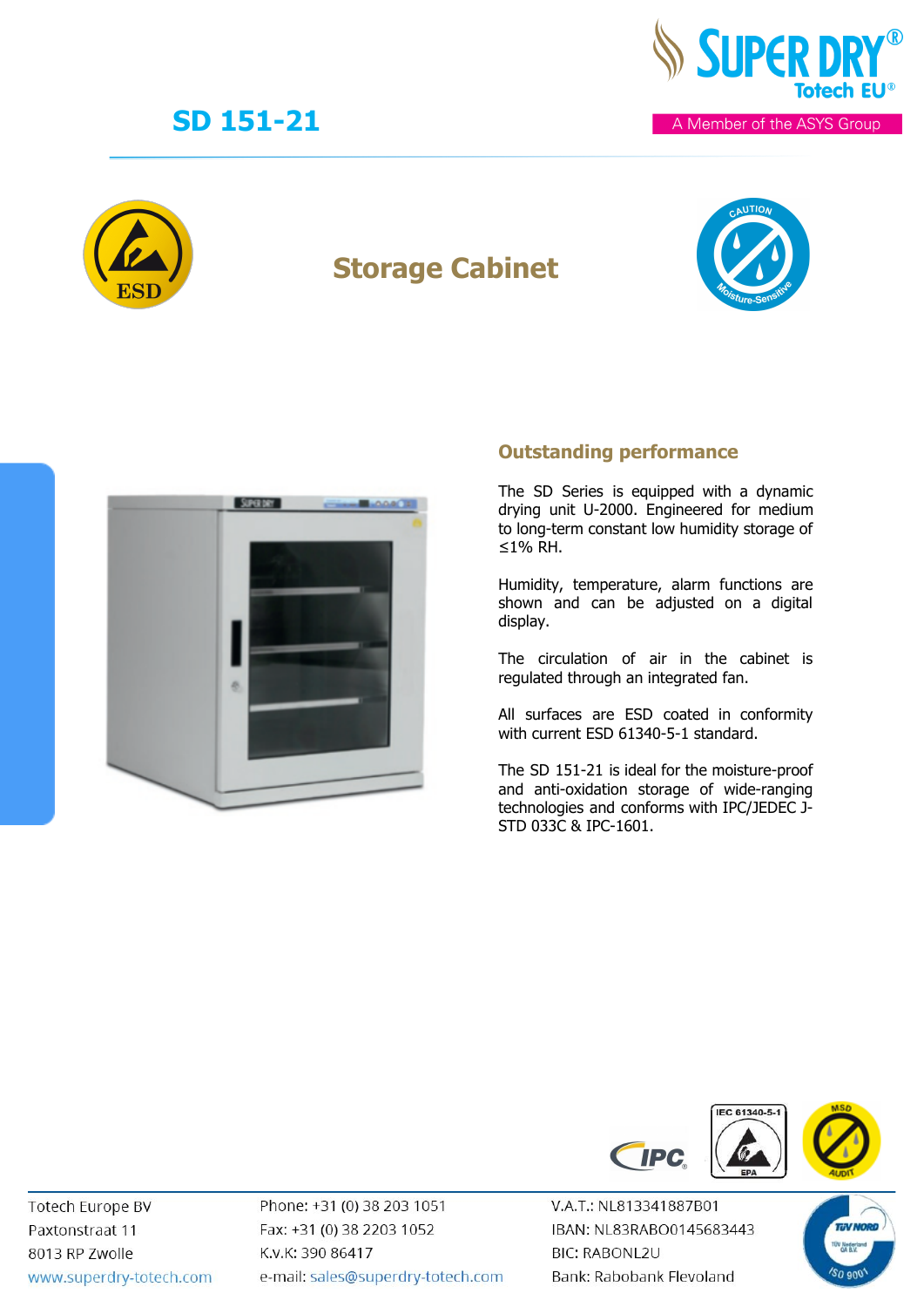

### **Standard Features**

- ✓ **Accuracy of sensor RH% & T°C** +/- 3% RH, +/- 0,3°C
- ✓ **ESD safe design** Norm (IEC 61340-5-1)
- ✔ **Door alarm buzzer**
- √ Lockable doors
- ✓ **Shelves** In height adjustable chrome steel shelves (3 pcs)
- ✔ 1 series digital display
- ✓ **Drying unit** U-2000 drying unit
- ✔ **ESD** bonding point
- ✓ **Pre mounted holes** For nitrogen unit & heater
- 

## **Benefits**

- √ Datalogging
- ◆ Recovery time after door opening
- ◆ Highly energy efficient
- √ Option availability
- 
- √ Temperature
- 

| ✔ Accuracy of sensor RH% & T°C        | +/- 3% RH, +/- 0,3 °C                                                                                                      |  |
|---------------------------------------|----------------------------------------------------------------------------------------------------------------------------|--|
| $\checkmark$ ESD safe design          | Norm (IEC 61340-5-1)<br>ESD metal painted body ( $<$ 10 $<$ Ohm/sq) Dissipative glazing (in-<br>and outside $10^8$ Ohm/sq) |  |
| $\checkmark$ Door alarm buzzer        | Longer door openings are detected, high RH levels are detected                                                             |  |
| ✓ Lockable doors                      | 1 door locked with key                                                                                                     |  |
| $\sqrt{\phantom{a}}$ Shelves          | In height adjustable chrome steel shelves (3 pcs)                                                                          |  |
| $\checkmark$ 1 series digital display | Very convenient settings of RH%, temperature, alarm and<br>calibration functions.                                          |  |
| $\sqrt{ }$ Drying unit                | U-2000 drying unit                                                                                                         |  |
| $\checkmark$ ESD bonding point        | ESD wristband can be connected to the cabinet                                                                              |  |
| $\checkmark$ Pre mounted holes        | For nitrogen unit & heater                                                                                                 |  |
| $\checkmark$ Power supply             | Power cord 5 meter with IEC plug                                                                                           |  |

| $\sqrt{\phantom{a}}$ Datalogging                      | Through network with software (optional)                |  |
|-------------------------------------------------------|---------------------------------------------------------|--|
| $\sqrt{\phantom{a}}$ Recovery time after door opening | $<15$ minutes to below 1% (by 1 door opening)           |  |
| $\checkmark$ Highly energy efficient                  | Average power consumption 35 W/h.                       |  |
| ✔ Option availability                                 | N <sub>2</sub> auto flow, heating, SMD reel racks, etc. |  |
| $\sqrt{P}$ IPC                                        | According to IPC-JEDEC J-STD 033C & IPC-1601            |  |
| $\checkmark$ Temperature                              | Maximal up to 40°C (optional)                           |  |
| <b><i>A</i></b> Matabasanan                           |                                                         |  |

**★ Maintenance** Nation The drying unit is maintenance free, easy to service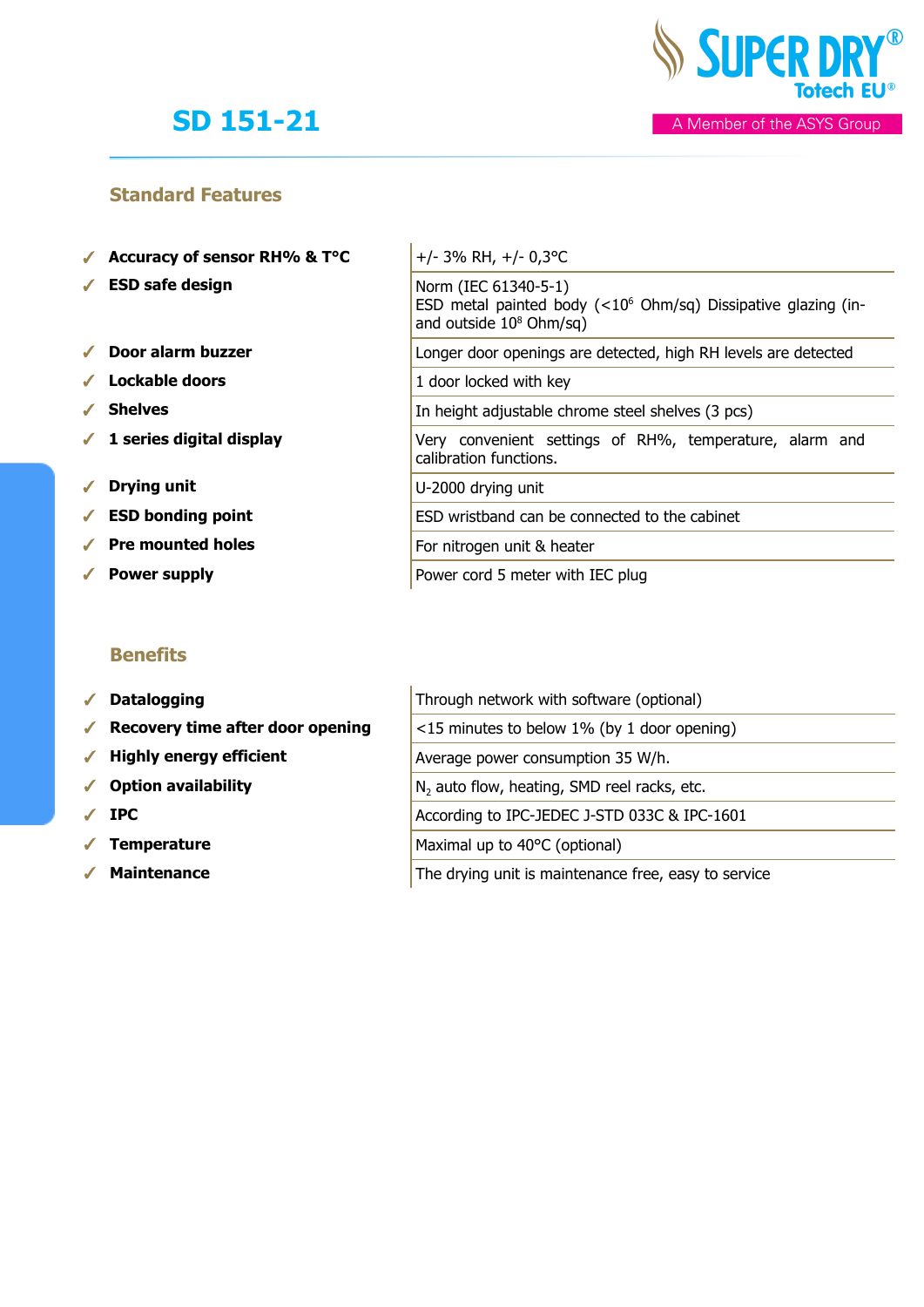

A Member of the ASYS Group

### **Technical data cabinet**

- 
- 
- ✓ Weight: 37.1 kg
- ✓ Weight on shelf: 30 kg
- ◆ Max. loading capacity: 100 kg
- 
- 
- 
- 
- → PCS,<br>
→ PCS,<br>
Volume: 135 L<br>
→ Electric supply: 230 V,<br>
→ Power consumption: Average
	-
	-
- **■** External dimensions:  $(W \times H \times D)$  500 x 630 x 580 mm<br>
 Internal dimensions:  $(W \times H \times D)$  490 x 560 x 450(530)  $(W \times H \times D)$  490 x 560 x 450(530) mm
	-
	-
	-

- -
- 
- 
- 

### **Technical data type 1 display**

- $\checkmark$  Nominal value humidity
- ✓ Nominal value humidity alarm (light)
- $\checkmark$  Delay time humidity alarm
- ✓ Nominal value temperature
- ✓ Door alarm buzzer
- ✓ Offset possibilities

### **Technical data dry-unit U-2000 series**

- $\checkmark$  Control: Adjustable with control panel type 1
- ✓ Dehumidifying Temperature: 10 40° C
- ✓ Electric supply: 230 VAC (120 VAC optional)
- ✓ Dimensions (L x B x H): 260 x 380 x 100 mm
- ✓ Weight: 8,1 kg

### **Technical data heater SH-230-1**

| $\checkmark$ Voltage:            | 230 VAC / 50 Hz (120 VAC / 60 Hz optional) |
|----------------------------------|--------------------------------------------|
| Power:                           | 530 W                                      |
| ✔ Temperature sensor:            | <b>PTC 100</b>                             |
| $\checkmark$ Thermal protection: | 90 °C                                      |
| $\checkmark$ Temperature range:  | $30 - 40 °C$                               |
| $\angle$ Air flow:               | $86 \text{ m}^3/h$                         |
| Display tolerance:               | 1 digit at 25 $^{\circ}$ C                 |
|                                  |                                            |

## **Technical data N<sup>2</sup> (Auto) Flow**

| $\sqrt{\phantom{a}}$ Power supply: | 90 - 230 VAC        |
|------------------------------------|---------------------|
| $\sqrt{N^2}$ connection:           | 8mm hose connection |
| $\sqrt{N^2}$ pressure:             | $1 - 6$ bar         |
| $\sqrt{N^2}$ standby amount:       | $0 - 25$ L/min      |
| $\sqrt{N^2}$ purge:                | $0 - 25$ L/min      |
| $\sqrt{\phantom{a}}$ Purge time:   | $0 - 99$ min        |

- $\sqrt{\phantom{a}}$  Body: Steel, conductive coated 10<sup>8</sup>  $\Omega$ /sq  $\checkmark$  Shelves (WxD): 4 pcs, 468 x 380 mm adjustable.
	-
	- 230 VAC (120 VAC optional)
	- Average 35 W/h (excl. heating)
- ✓ Protection class: Class 1, hard grounded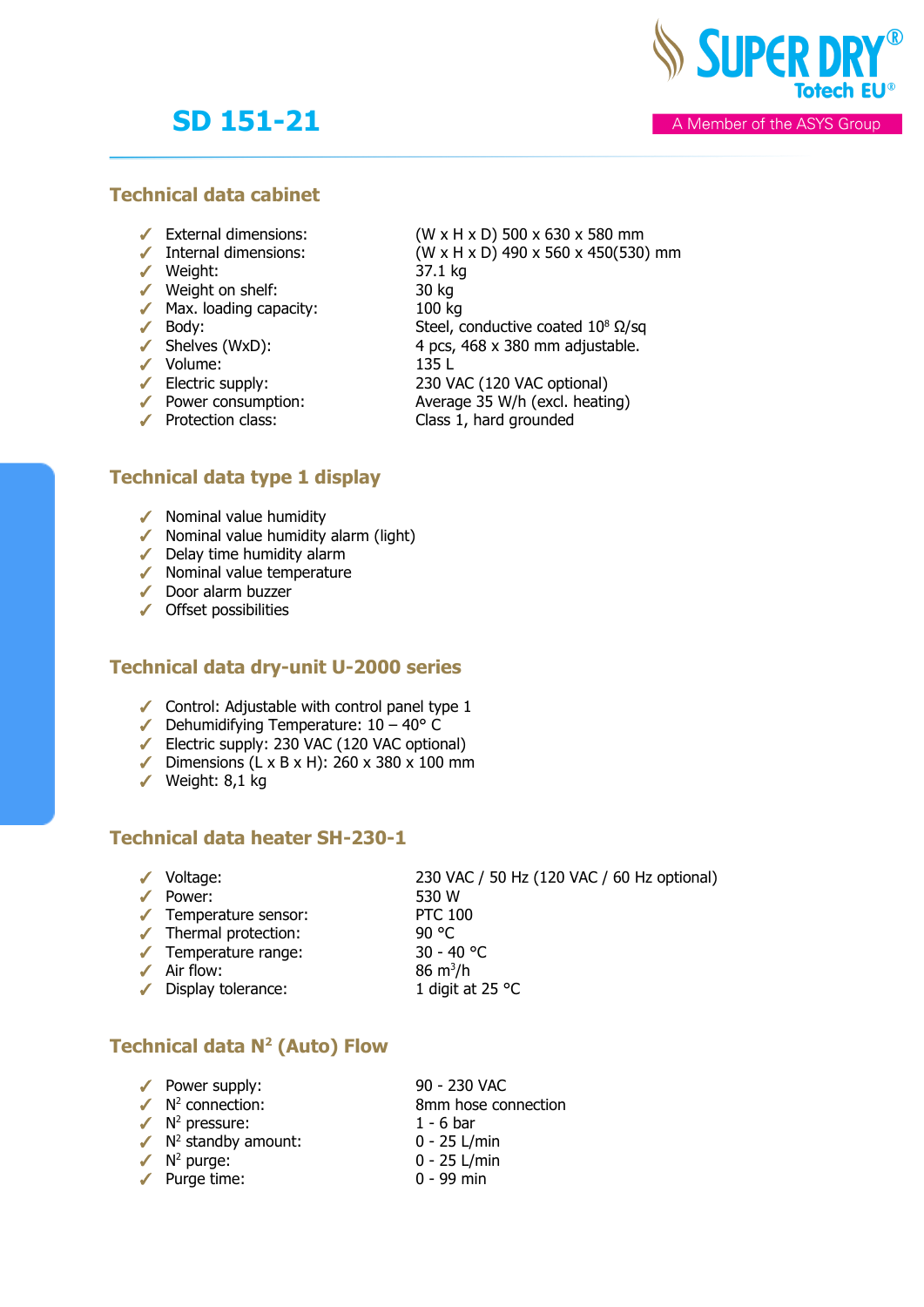

### **Free Totech viewer**

- ✓ Writing of climate data, door openings and alarms to SD card
- ✓ Transfer data through Ethernet to PC (history data)
- ✓ User-friendly display of all relevant data
- Data processing in MS-Excel
- ✓ Seamless documentation
- ✓ Excellent process safety

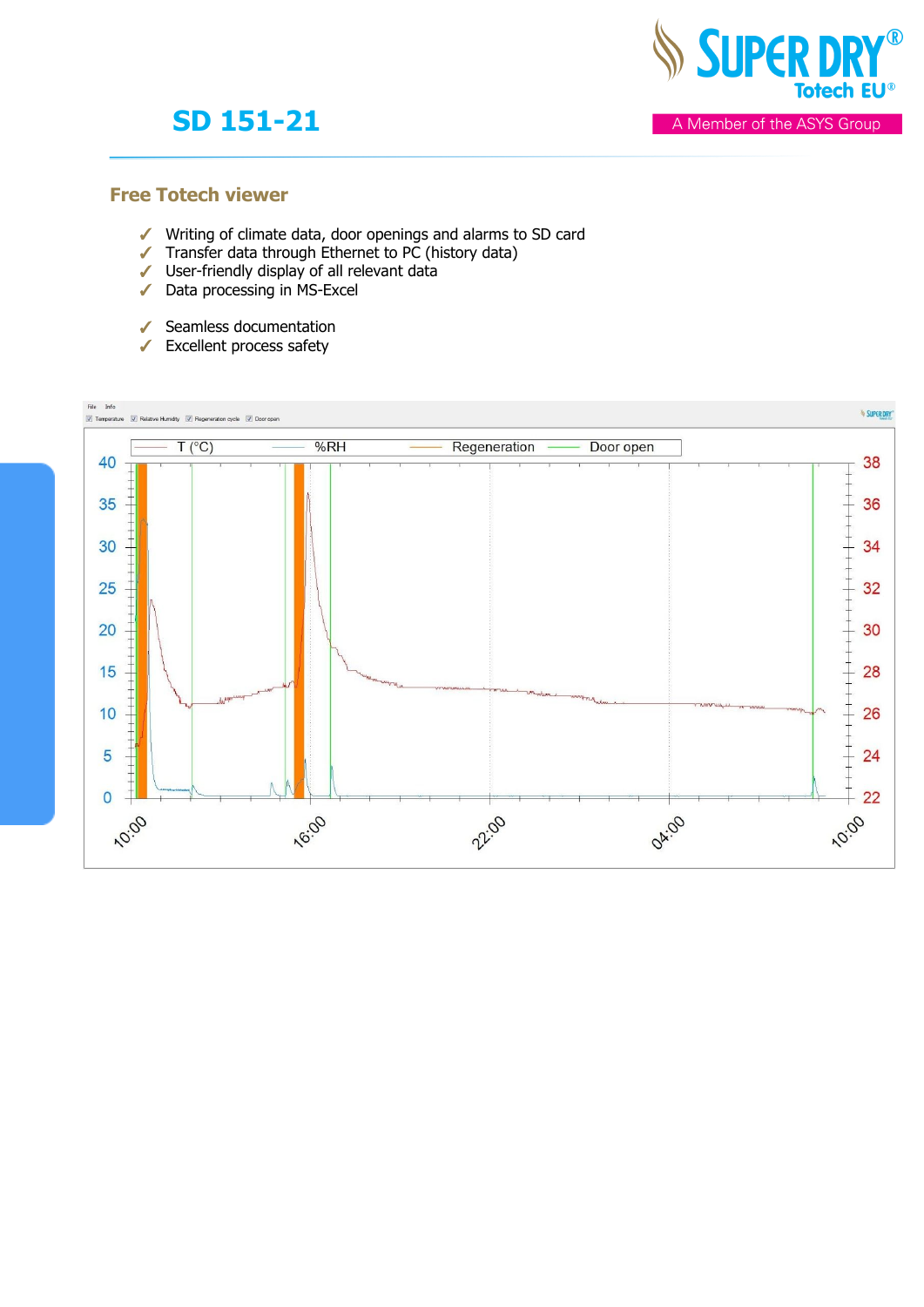

A Member of the ASYS Group

### **Performance test**



### **Test conditions**

✓ Instrument: Vaisala

- ✓ Type of dew point sensor: Vaisala drycap 180M
- 
- 
- 
- 

✓ Accuracy of dew point sensor: ± 0,2° C at + 20° C (+ 68° F) ◯ Location of sensor: In the direct surroundings of the cabinet sensor  $\bigcirc$  Ambient conditions: Hum. 50 ± 5% rH, 22°C ± 2°C, Pressure 994 ± ◆ Ambient conditions: Hum. 50 ± 5% rH, 22°C ± 2°C, Pressure 994 ± 20 hPa<br>◆ Door openings: 2 door openings, 15 sec.

2 door openings, 15 sec.

For more detailed test results, please refer to our website.

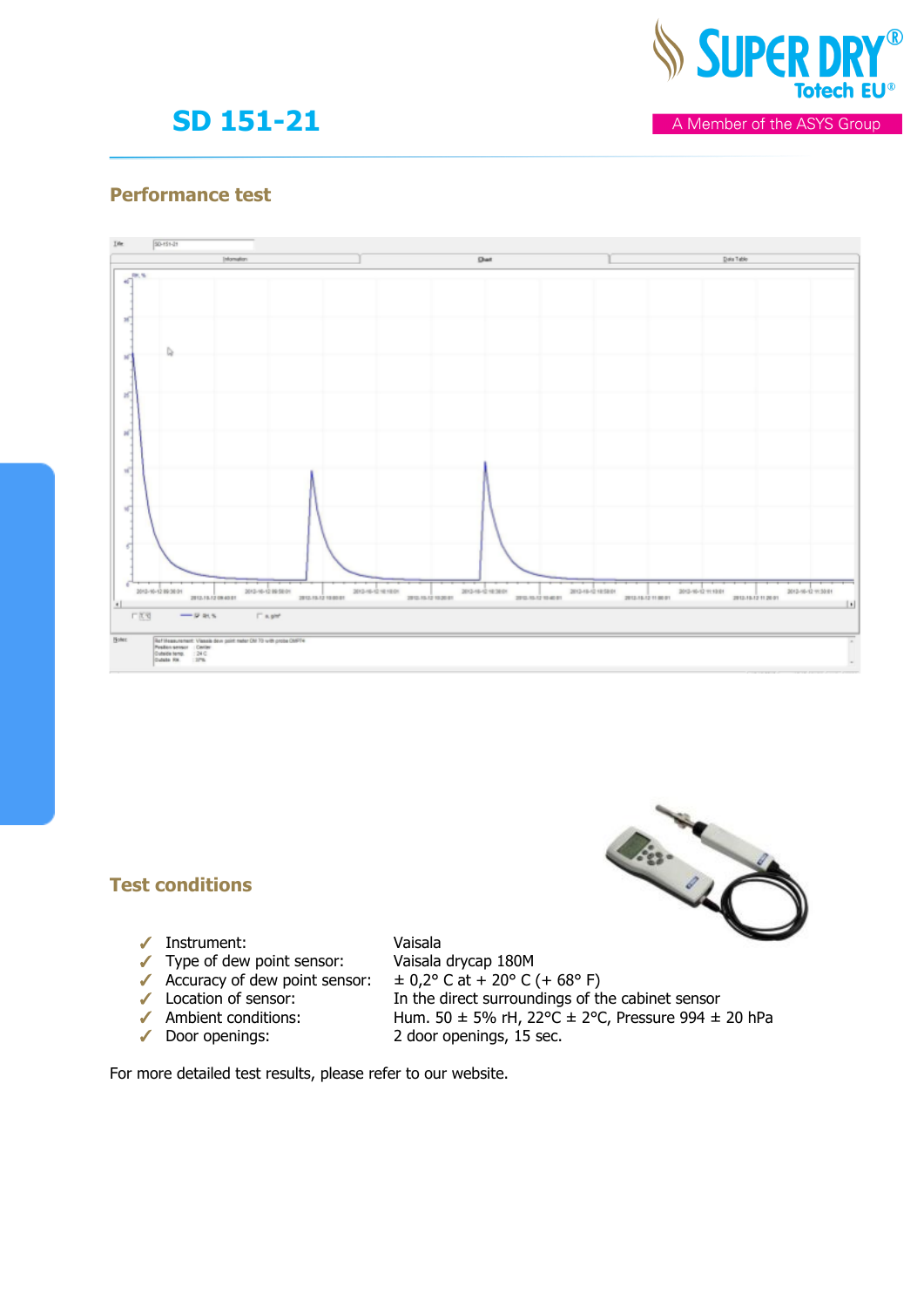

## **Technical drawings**



Dimensions mentioned in mm.

### **Shelves**

Number of different types of shelves that can be mounted in the cabinet

| Number of shelves bottom section                                      |  |             | $1 \quad 2 \quad 3$ |
|-----------------------------------------------------------------------|--|-------------|---------------------|
| Distance (in mm) between shelves if equally divided in bottom section |  | x 165 103   |                     |
| Remaining space between top shelf and middle beam                     |  | 295 155 120 |                     |
| Remaining space between bottom shelf and bottom cabinet               |  |             | 265 175 145         |
| Loading capacity shelves $m^2$ (1155 mm x 780 mm)                     |  |             | $0,18$ 0,35 0,53    |

Measurements can slightly deviate.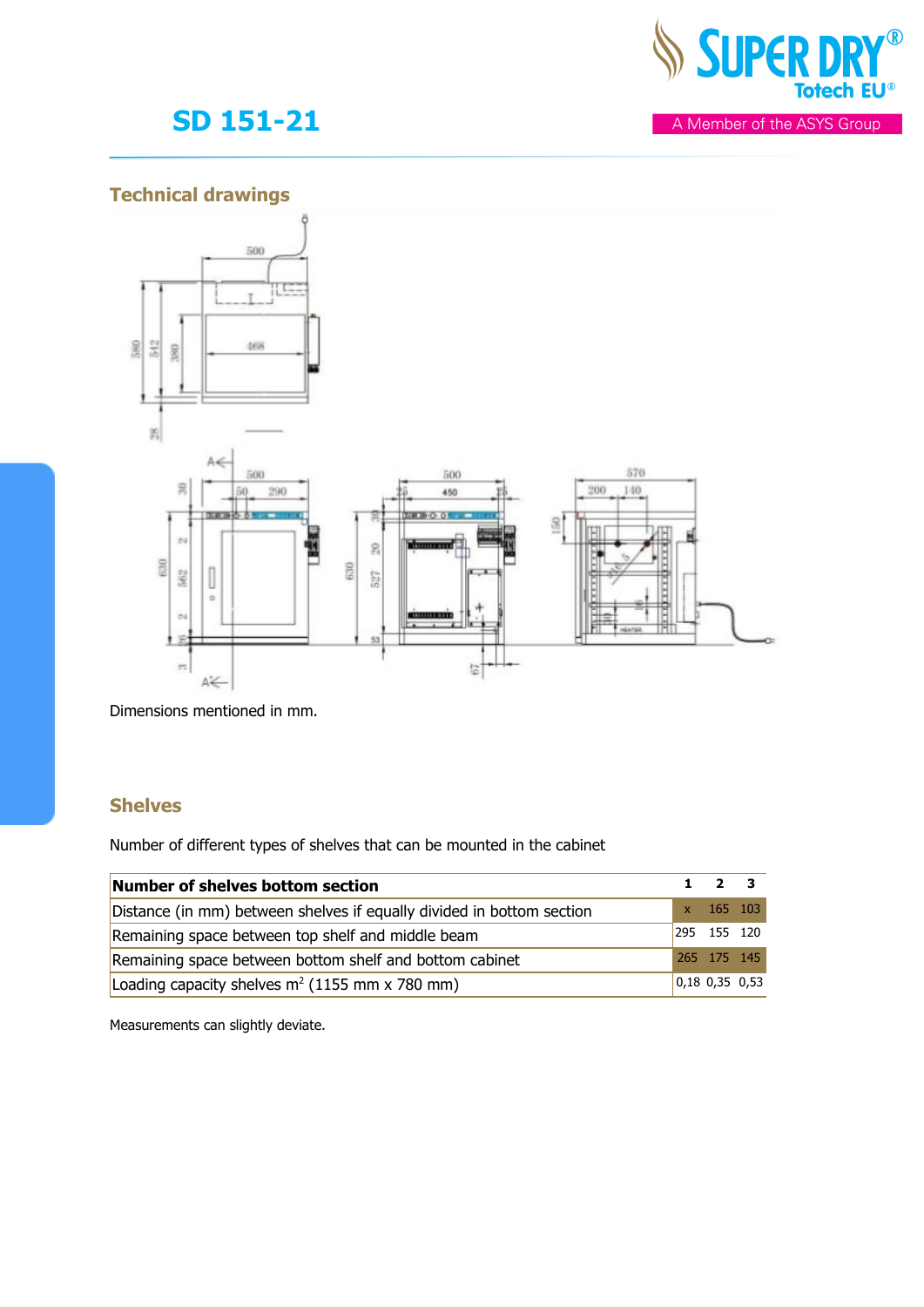

## **Technical drawings**













A Member of the ASYS Group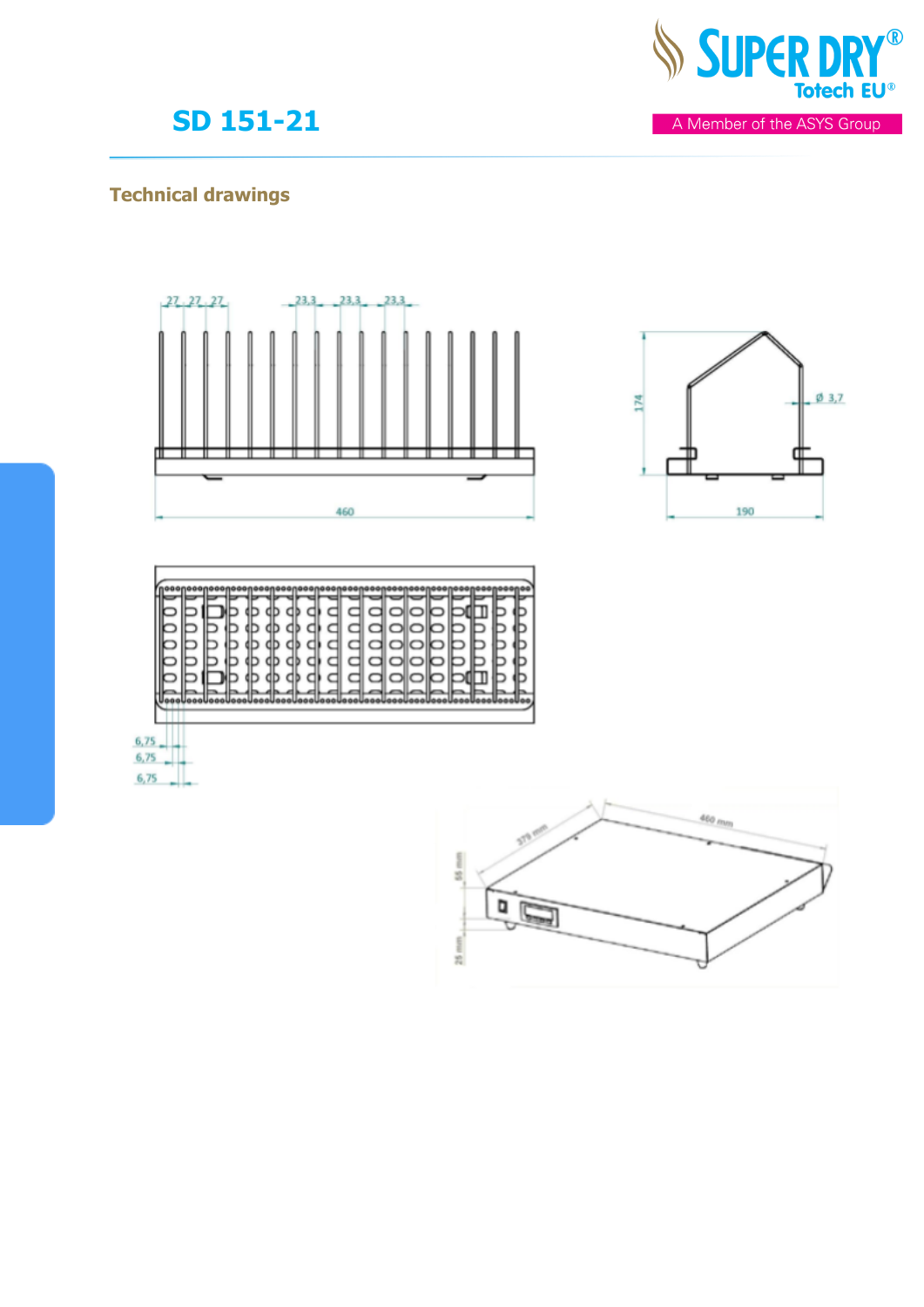

A Member of the ASYS Group

## **Options**



**SMD Reel rack with reel supports** 460 mm length.

Item number 20014000

**Reel support**



Additional reel supports for 20014000.

### **Humidity alarm signal lamp**

Item number 20014200

One color (orange or red), magnetically fixed, providing optical signals on operational states and exceeded limit values. Operates on 24V.

Item number 20016033



### **N2 Autoflow system**

The autoflow system is developed to use in combination with a Totech drying cabinet. The device is used for the quick removal of moisture in the cabinet after the doors have been opened. The drying process is realised by using Nitrogen (N 2), which is purged automatically after the doors are closed. (timer controlled) Item number 22613001



**Heater SH 230-1** 40°C heater

Item number 21001300